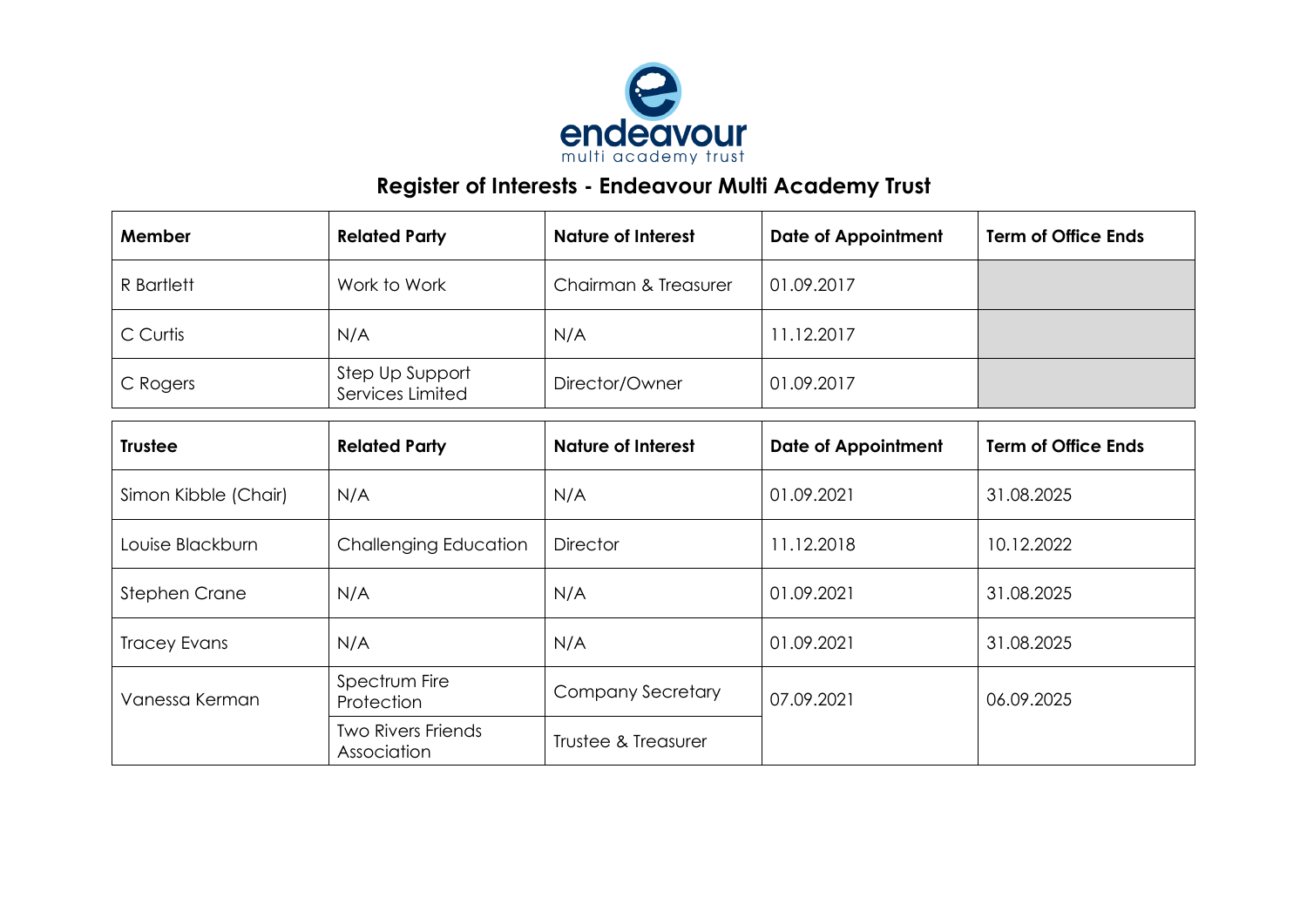

| <b>Trustee</b> | <b>Related Party</b>   | <b>Nature of Interest</b>   | <b>Date of Appointment</b> | <b>Term of Office Ends</b> |
|----------------|------------------------|-----------------------------|----------------------------|----------------------------|
| Edmund Leonard | Pleon Ltd              | Company Director /<br>Owner | 15.12.2021                 | 14.12.2025                 |
| Ricarda Norris | <b>GHRN Consulting</b> | <b>Director</b>             | 09.07.2019                 | 08.07.2023                 |

| <b>Central Employee</b>        | <b>Related Party</b> | <b>Nature of Interest</b> | <b>Date of Appointment</b> | <b>Term of Office Ends</b> |
|--------------------------------|----------------------|---------------------------|----------------------------|----------------------------|
| Anthony Dooley -<br>Acting CEO | N/A                  | N/A                       | 01.09.2021                 |                            |
| Mark Highfield - CFO           | N/A                  | N/A                       | 01.09.2017                 |                            |

| <b>Local Governor</b><br><b>Two Rivers School</b> | <b>Related Party</b>                | <b>Nature of Interest</b> | <b>Date of Appointment</b> | <b>Term of Office Ends</b> |
|---------------------------------------------------|-------------------------------------|---------------------------|----------------------------|----------------------------|
| Jane Oberg (Chair)                                | N/A                                 | N/A                       | 01.09.2019                 | 31.08.2023                 |
| Gail Brindley                                     | N/A                                 | N/A                       | 01.09.2019                 |                            |
| <b>Yvonne Edwards</b>                             | N/A                                 | N/A                       | 01.01.2020                 | 31.12.2023                 |
| <b>Matthew Garey</b>                              | <b>Two Rivers Primary</b><br>School | <b>Family Employee</b>    | 15.10.2020                 | 14.10.2024                 |
| Jennifer Jenkins                                  | N/A                                 | N/A                       | 15.10.2020                 | 14.10.2024                 |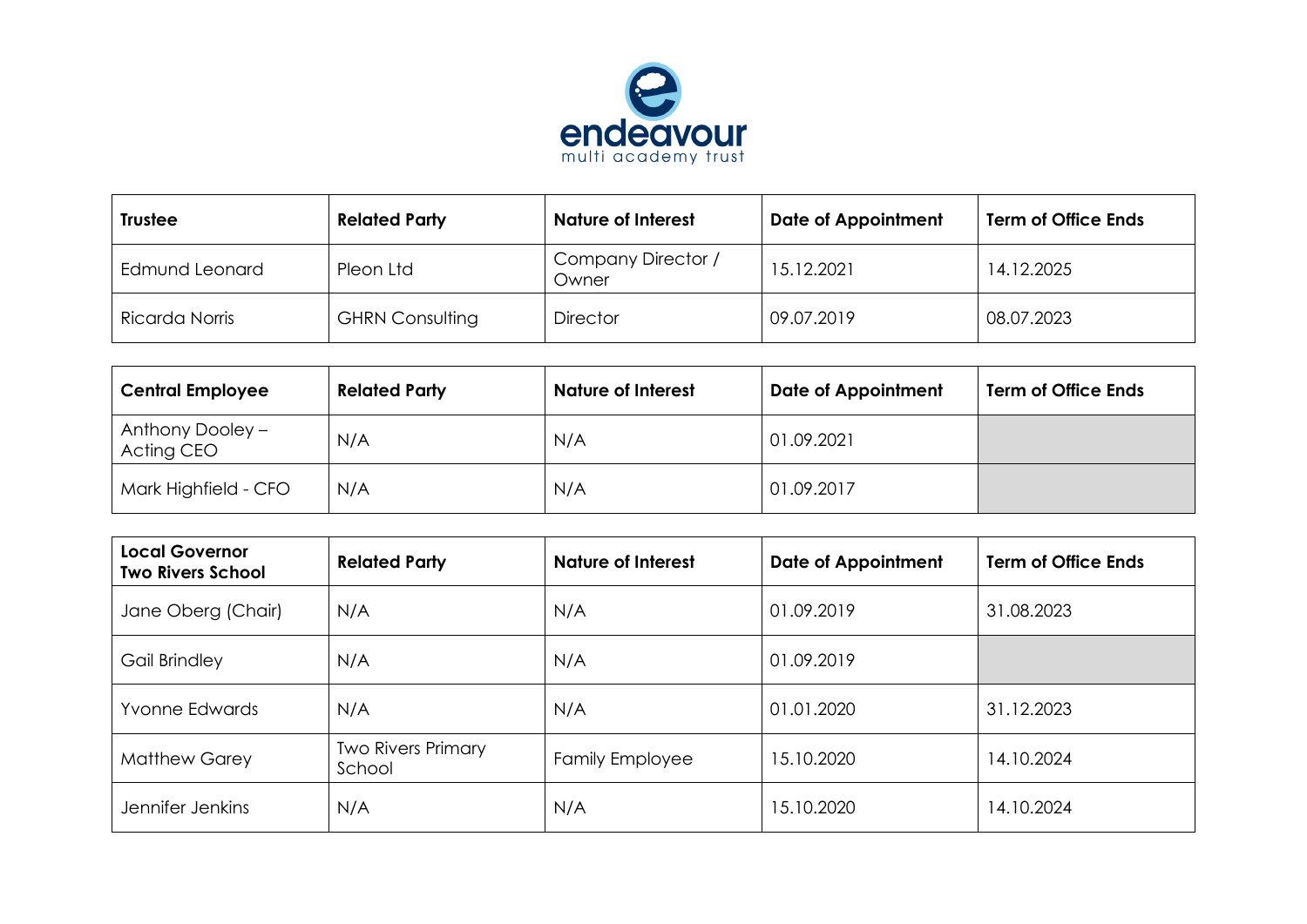

| <b>Local Governor</b><br><b>Two Rivers School</b><br>(Cont'd) | <b>Related Party</b>                            | <b>Nature of Interest</b> | <b>Date of Appointment</b> | <b>Term of Office Ends</b> |
|---------------------------------------------------------------|-------------------------------------------------|---------------------------|----------------------------|----------------------------|
| Paul Kerman                                                   | N/A                                             | N/A                       | 16.09.2021                 | 15.09.2025                 |
| Marie Povey                                                   | N/A                                             | N/A                       | 01.09.2019                 | 31.08.2023                 |
| <b>Stephanie Sherriff</b>                                     | N/A                                             | N/A                       | 11.11.2021                 | 10.11.2025                 |
| Margaret Simms                                                | N/A                                             | N/A                       | 01.09.2019                 | 31.08.2023                 |
| Laura Slinn                                                   | N/A                                             | N/A                       | 01.09.2019                 |                            |
| Catherine Tyler                                               | <b>Tamworth Special</b><br><b>Needs Nursery</b> | Trustee                   | 01.09.2019                 | 31.08.2023                 |

| <b>Local Governor</b><br><b>Cherry Trees School &amp;</b><br><b>Wightwick Hall School</b> | <b>Related Party</b>                              | <b>Nature of Interest</b> | <b>Date of Appointment</b> | <b>Term of Office Ends</b> |
|-------------------------------------------------------------------------------------------|---------------------------------------------------|---------------------------|----------------------------|----------------------------|
| Denis Cody (Chair)                                                                        | N/A                                               | N/A                       | 01.09.2020                 | 31.08.2024                 |
| Steve Burns                                                                               | <b>Birmingham Catholic</b><br><b>Arch Diocese</b> | Section 48m Inspector     | 14.10.2020                 | 13.10.2024                 |
|                                                                                           | <b>AQA</b>                                        | Examiner                  |                            |                            |